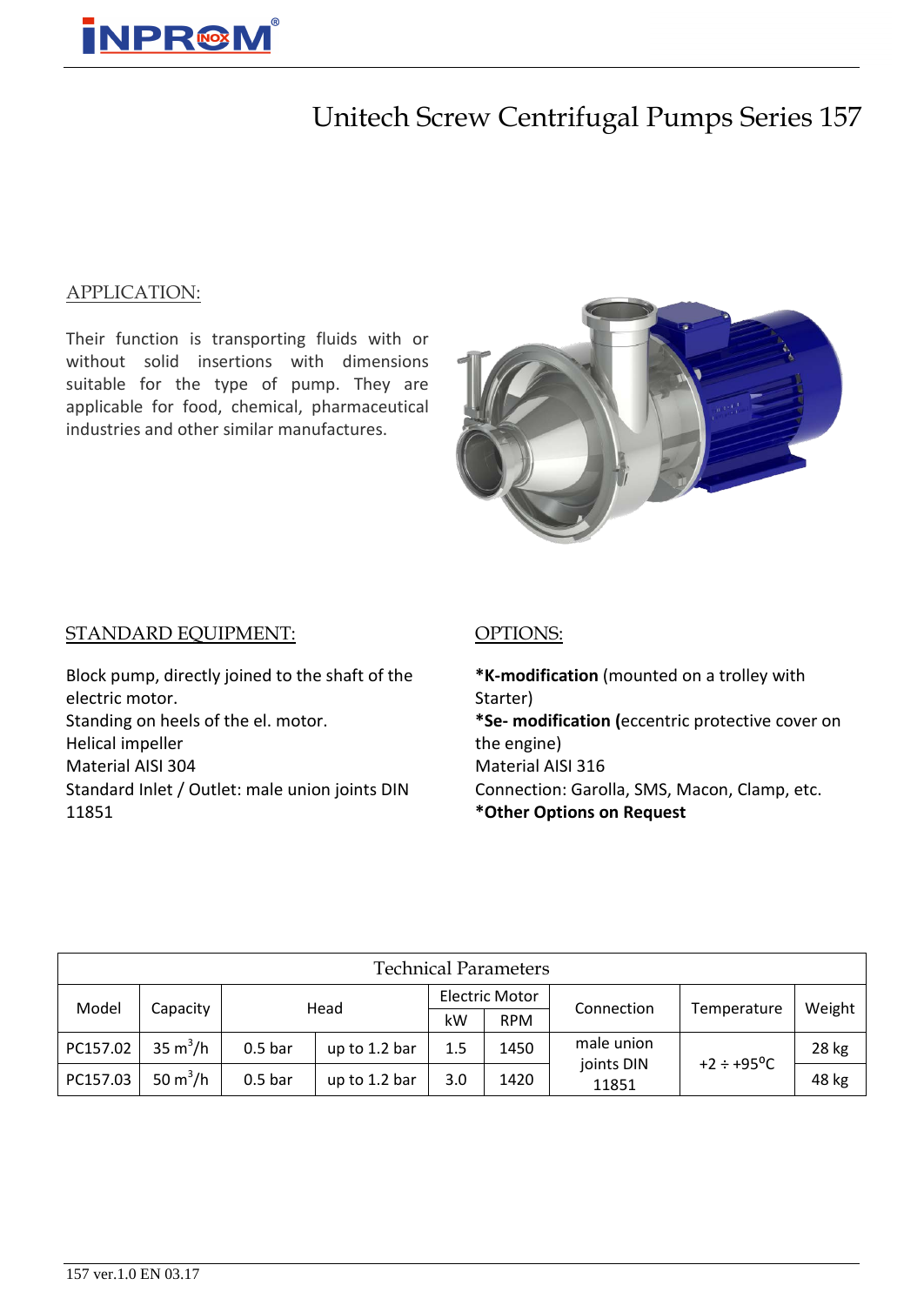# **NPR@M**

## Characteristic Curves of the Unitech Screw Centrifugal Pumps Series 157



\* with fluid – water at temperature 20 $\degree$ C. \*with pipes equal with pump's connections.